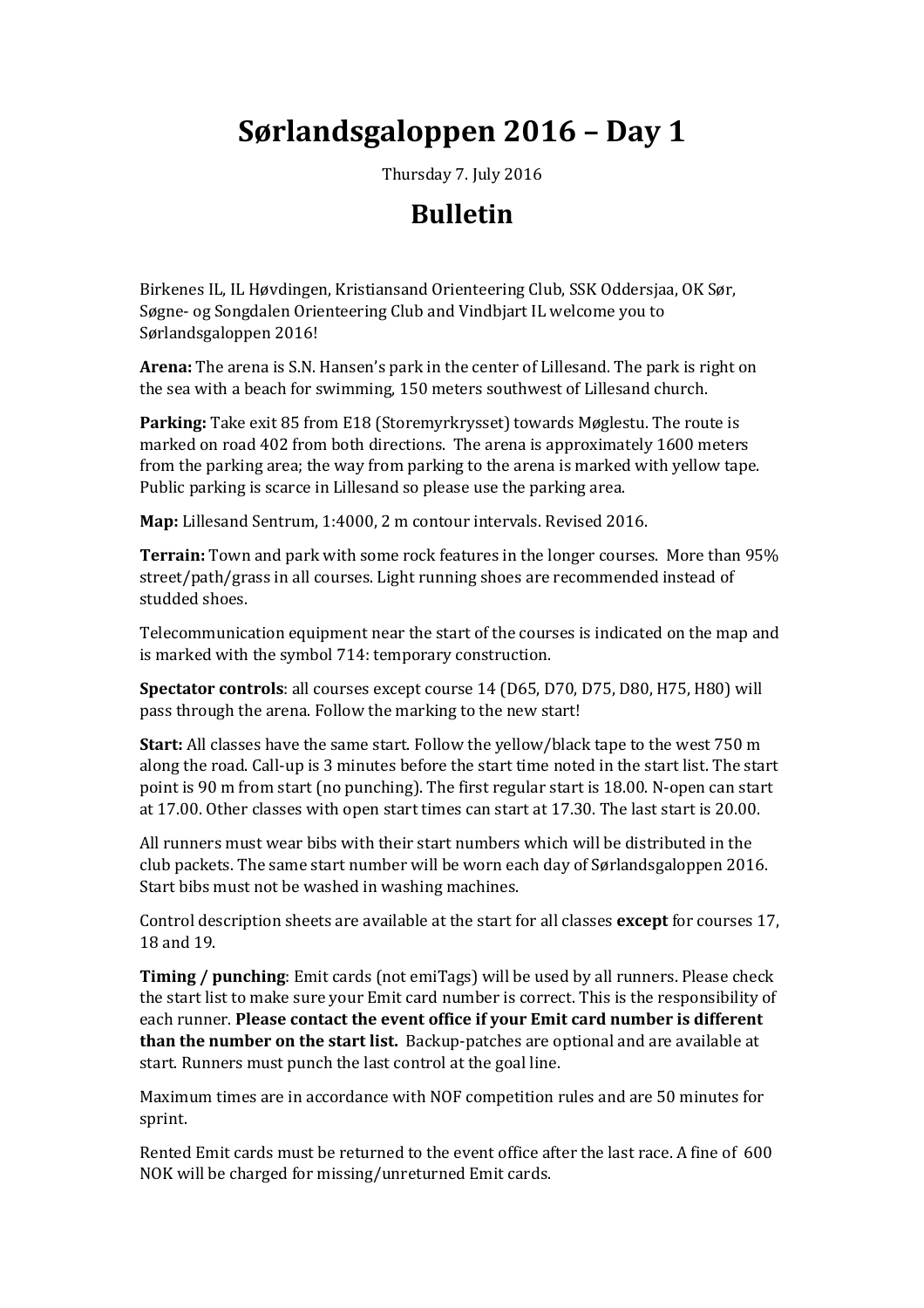**GPS tracking:** Runners in D/W13-14 and H/M13-14 can run with GPS units during the sprint race in Lillesand if they choose. This is voluntary. Routes will be published on https://loggator.com/recent\_events after the race. There are 60 GPS units available and these will be distributed with 30 units to each class. If it is more than 30 runners in a class, the units will be distributed to the 30 runners which starts last. If it is less than 30 runners in a class, more GPS units will be available for the other class.

**Chasing start Sunday 10. July:** The start order and start time on Sunday will be determined by the combined times from the first three races. The runner with the shortest combined time will start first. The next runners start after the leader based on their combined time from the first three races. Runners with combined times of more than 20 minutes longer than the leader will start in a mass start 25 minutes after the leader starts. All A classes have chasing start (except AK classes). No chasing start in N, B, C or AK classes including classes with open start and direct entry classes.

**Point legs:** The leg with the arena passage is noted as an uphill leg for classes H/D 13- 20, and the leg from the second last control to the finish is the final sprint.

| Class $(H=M, D=W)$                          | Course          | Level          | Sprint   | Middle                | Long                 | Middle               |
|---------------------------------------------|-----------------|----------------|----------|-----------------------|----------------------|----------------------|
|                                             |                 |                | 7.7      | 8.7                   | 9.7                  | 10.7                 |
| H <sub>21</sub>                             | $\mathbf{1}$    | A              | 2,7km    | 4,6 km                | 6,9 km               | 4,1 km               |
| H17-20, H35                                 | $\overline{2}$  | A              | $2,3$ km | $3,8$ km              | 5,6 km               | $3,8$ km             |
| H40, D21                                    | $\overline{3}$  | $\forall$      | $2,3$ km | $3,7$ km              | $5,4$ km             | $3,3$ km             |
| H45 D35, D17-20                             | $\overline{4}$  | $\overline{A}$ | $2,0$ km | $3,6$ km              | $5,0$ km             | $3,2$ km             |
| H50, D40, D45                               | 5               | A              | 1,9 km   | $3,2$ km              | 4,4 km               | $2,8$ km             |
| H17AK, Open A                               | $6*$            | A              | 1,9 km   | 2,8 km                | 4,0 km               | $2,5$ km             |
| H55, H15-16, D50                            | $\overline{7}$  | $\forall$      | $1,9$ km | $2,7$ km              | $4,3$ km             | $2,6$ km             |
| H60, D15-16                                 | 8               | $\overline{A}$ | $1,7$ km | $2,6$ km              | $\overline{3}$ ,8 km | $2,3$ km             |
| H70, D60, H65, D55,                         | 9               | A              | 1,6 km   | $\overline{2}$ , 2 km | 3,8 km               | $\overline{2}$ ,0 km |
| D17AK, D45AK,<br>H45AK                      | $10*$           | $\mathsf{A}$   | $1,7$ km | 2,6 km                | $3,2$ km             | $2,1$ km             |
| H13-14, D13-14                              | 11              | Β              | 1,7 km   | $2,2$ km              | $3,1$ km             | $1,8$ km             |
| H17B, D17B, Open<br>B, H15-16B, D15-<br>16B | $12*$           | B              | $1,7$ km | $2,2$ km              | $3,6$ km             | $1,8$ km             |
| H75, H80, D65, D70,<br>D75, D80             | $\overline{13}$ | A              | $1,6$ km | $2,0$ km              | 2,6 km               | 1,9 km               |
| H17C, D17C, Open<br>С                       | $14*$           | $\overline{C}$ | $1,8$ km | $2,1$ km              | $3,3$ km             | $1,8$ km             |
| H13-16C, D13-16C                            | $15*$           | $\mathsf C$    | 1,7 km   | 2,0 km                | 2,7 km               | 1,6 km               |

#### **Classes, course difficulty and course length:**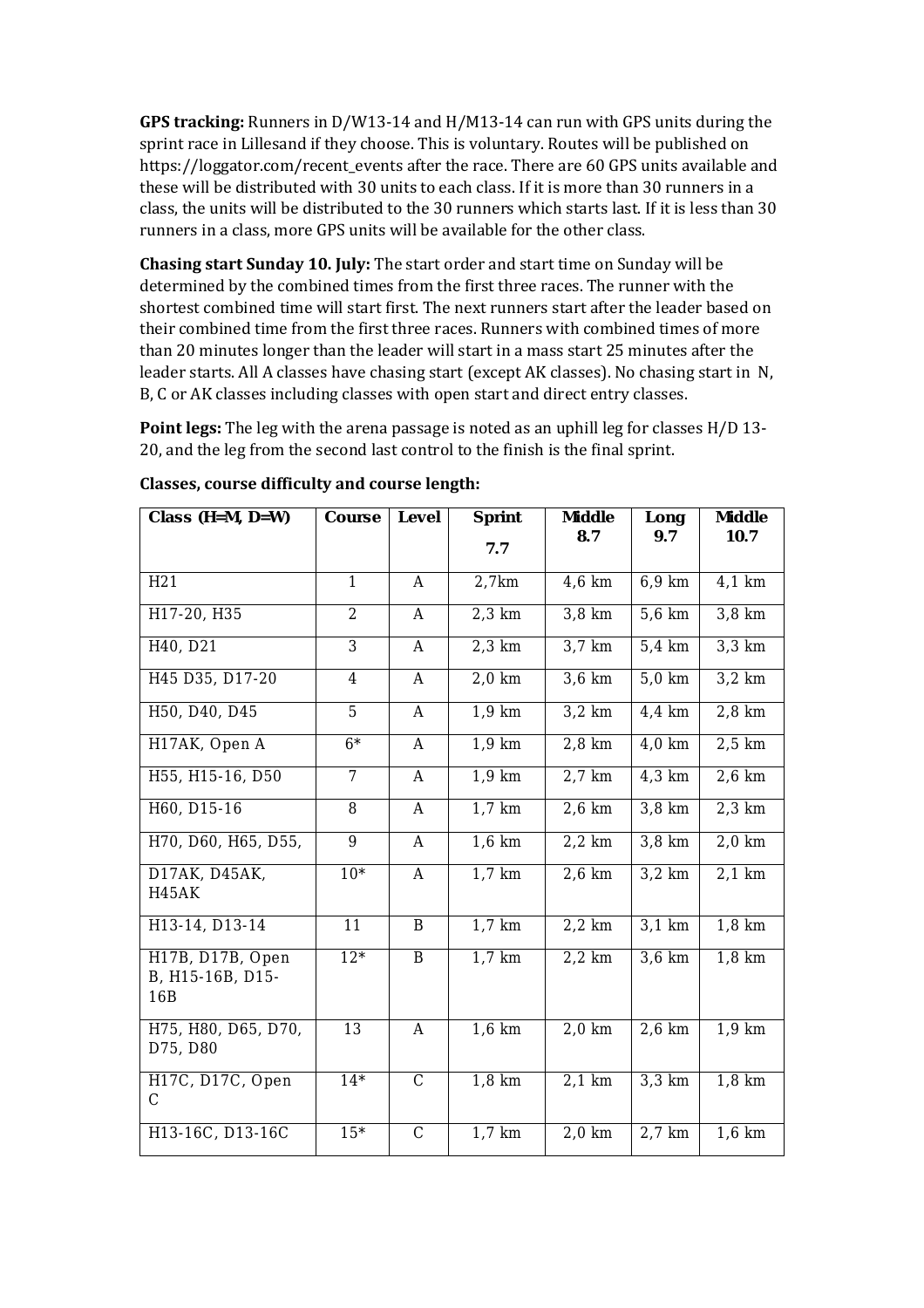| H11-12, D11-12, H-<br>10,<br>$D-10$ | 16    | C | $1,8$ km | $2,0$ km | $2,5$ km | 1,7 km           |
|-------------------------------------|-------|---|----------|----------|----------|------------------|
| H13-16N, H17N,<br>D13-16N, D17N     | $17*$ | N | $1,7$ km | 1,9 km   | 2,6 km   | 1,9 km           |
| H10-12N, D10-12N                    | $18*$ | N | $1,7$ km | 1,3 km   | $2,0$ km | 1,6 km           |
| N-Open                              | $19*$ | N | $1,7$ km | 1,4 km   | 1,4 km   | $1.5 \text{ km}$ |

**= open start courses / classes**

#### Classes N-open and D/H -10 are not ranked.

#### **Prizes:**

| 12 years and                    | Everyone is awarded a prize each day. No prize for combined result.                                    |  |  |  |
|---------------------------------|--------------------------------------------------------------------------------------------------------|--|--|--|
| under:                          | Prizes are awarded at the finish.                                                                      |  |  |  |
| $13 - 16$ years:                | A prize is awarded to the first three finishers on days $1 - 3$ . On the final day $1/3$               |  |  |  |
| $D/H$ 17-20 AL:                 | of the runners will be awarded a prize based on combined results.                                      |  |  |  |
|                                 | Prizes are awarded when all runners in the class have finished.                                        |  |  |  |
| Other A-classes:                | No prizes days 1 - 3. The last day 1/8 of all runners will be awarded a prize                          |  |  |  |
|                                 | based on combined results.                                                                             |  |  |  |
|                                 | Prizes are awarded when all runners in the class have finished.                                        |  |  |  |
| AK, C og N<br>classes, 17 years | No prizes days $1 - 3$ . The last day one runner will be awarded a prize based on<br>combined results. |  |  |  |
| and older:                      | Prizes are awarded when all runners in the class have finished.                                        |  |  |  |

Note: In Lillesand will only runners up to 12 years receive their prizes. The other prizes this day, according to table above, will be awarded on Friday in Høvåg, where it will be two ceremonies – one for Thursday and one for Friday.

Each day at least 10 extra prices will be awarded based on runners start numbers. These prices will be announced on the information board. Runners has to complete the race to receive this type of price.

**Direct entries:** Direct entries accepted until 18.30 the day of the event at the event office. The last start time is 20.00. Direct entry possible as longs as there are maps available.

**Drinks:** No drink stations. Water and juice available at the finish.

**Småtroll:** Småtroll/Kids' course available for 30 NOK and a prize for everyone!

**Child care:** Child care is available across the street from the arena - address: Strandgata 33. Minimum age is 2 years old. There is no fee for this service. Child care service is provided for parents while they are running.

**Toilets:** Toilets are located 250 meters southeast of the arena - follow Strandgata. Public toilets are also available at the harbor near the taxi stand – Havnegata 7. There are no toilets at start.